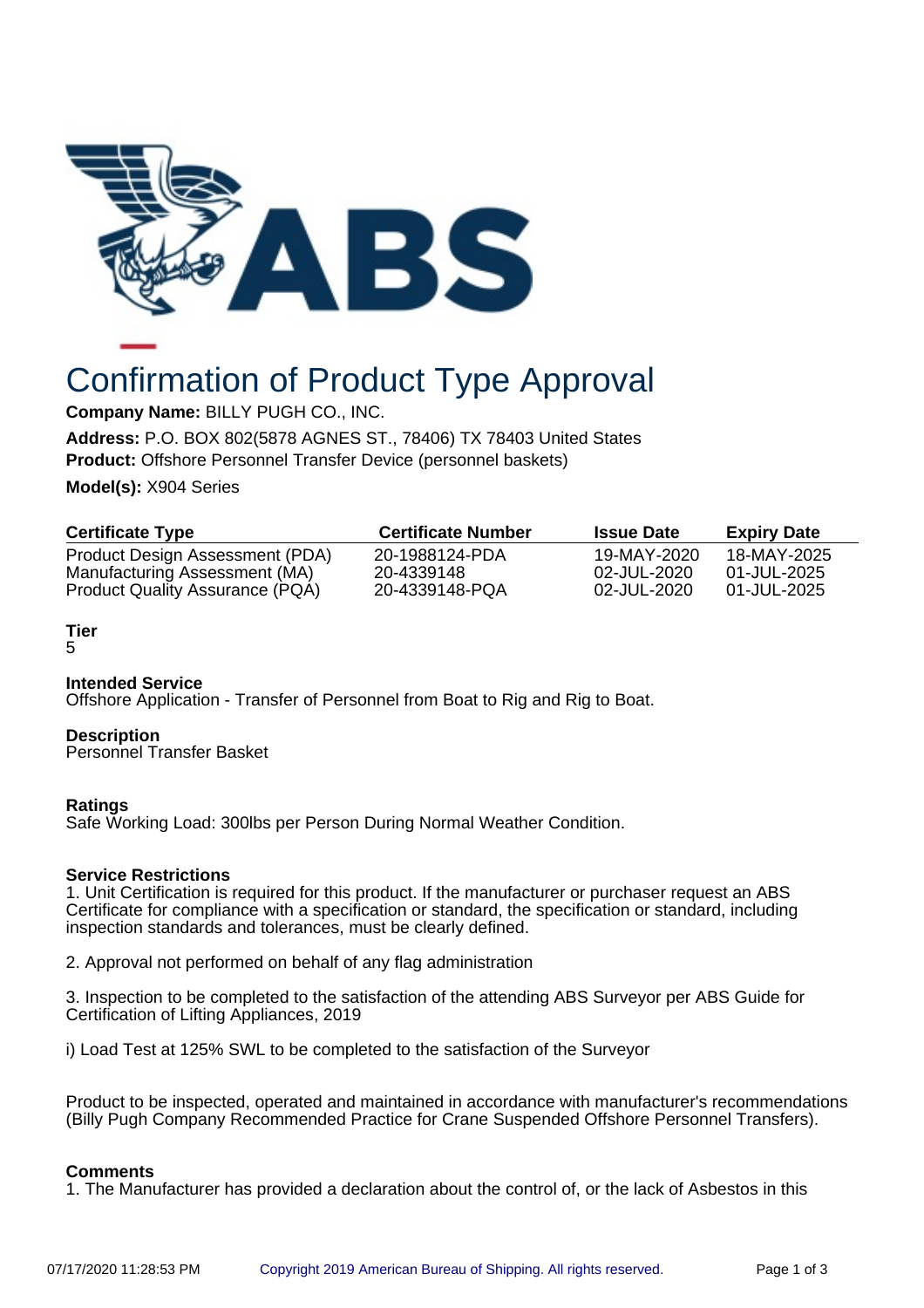product.

2. The ABS Surveyor will issue appropriate survey report (SR) for all survey activities as specified in ABS CDS Chapter 3 Section 2.

## **Notes, Drawings and Documentation**

Drawing No. 15-VC1350677-PDA, Declaration of Conformity, Revision: -, Pages: 1

Drawing No. Correspondence, PO Email 22-Apr-2020 \_\_\_ PO 14023, Revision: -, Pages: 1

Drawing No. Correspondence, Quote Email 21-Apr-2020, Revision: -, Pages: 1

Drawing No. Correspondence, Type Approval PDA Application for 15-VC1350677, Revision: -, Pages: 1

Drawing No. PDA REQUEST, Type Approval Audits Request Form, Revision: -, Pages: 1

Supporting Documents (previous task):

Declaration of Conformity No Changes.

ABS Report No. CX812118 Dated 15-March-15

Drawing 900 Series Personal Transfer Specifications.

Drawing X-904 Load Line Stinger Assembly.

Drawing X904.DWG Rev. 2 X904-4 Alum Transfer Net.

Drawing X906.DWG Rev. 4 X904-6 Alum Transfer Net.

Drawing X908.DWG Rev. 4 X904-8 Alum Transfer Net.

Drawing X9010.DWG Rev. 3 X904-10 Alum Transfer Net.

Drawing X9012.DWG Rev. 4 X904-12 Alum Transfer Net.

Brochure Model 900 Series Specifications.

## **Term of Validity**

This Product Design Assessment (PDA) Certificate remains valid until 18/May/2025 or until the Rules and/or Standards used in the assessment are revised or until there is a design modification warranting design reassessment (whichever occurs first).

Acceptance of product is limited to the "Intended Service" details prescribed in the certificate and as per applicable Rules and Standards.

This Certificate is valid for installation of the listed product on ABS units which exist or are under contract for construction on or previous to the effective date of the ABS Rules and standards applied at the time of PDA issuance. Use of the Product for non-ABS units is subject to agreement between the manufacturer and intended client.

## **ABS Rules**

Rules for Conditions of Classification, 2020: 1-1-4/7.7, 1-1-A3, 1-1-A4 Guide for the Classification of Drilling System, 2019, Chapter 3 Section 2 Rules for Conditions of Classification, 2020- Offshore Unites and Structures: 1-1-4/9.7, 1-1-A2, 1-1-A3 Guide for Certification of Lifting Appliances, 2019

## **International Standards**